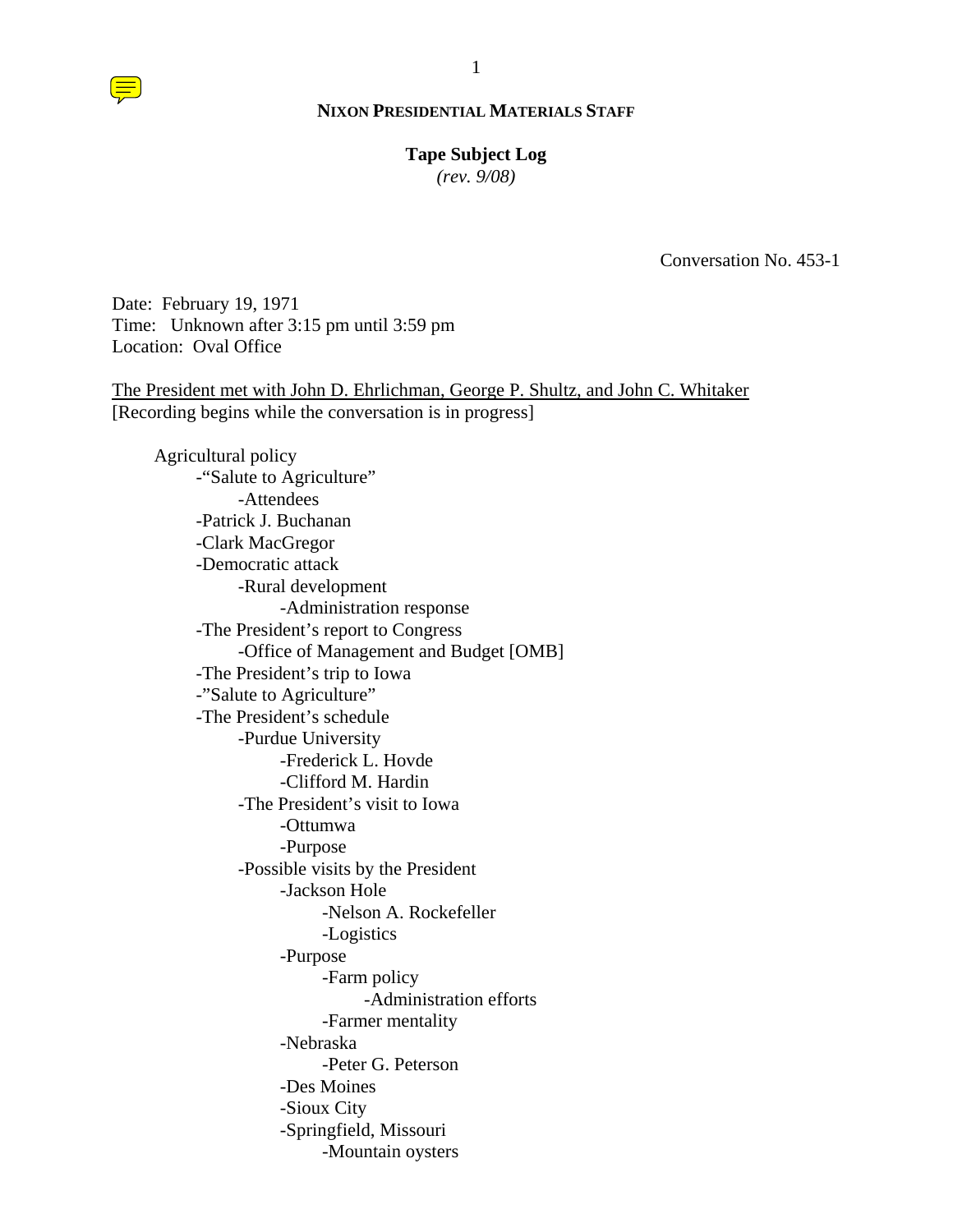# **Tape Subject Log**

*(rev. 9/08)*

-President's visit as a Congressman -"Salute to Agriculture" -Media coverage -Public relations -Congress -Murray Spitzer -Clarence D. Palmby -[Forename unknown] Loeb -"Salute to Agriculture" -Administration policies -Rural development -Format

-Farm problems -Wages

The President's previous meeting with *Fortune* magazine -Peterson -Economic education -Wage and price controls -Value

Agricultural policy -Farmers -Government assistance -Rural development -Revenue sharing -Areas of growth

The President's meeting with *Fortune* -Opinion of the President's economic policy -Money supply

Consumer Price Index [CPI] -Food prices -Hardin's speech -Effect on farmer -Farmers' income -Corn supports -Corn/hog ratio

Peter M. Flanigan -State Department job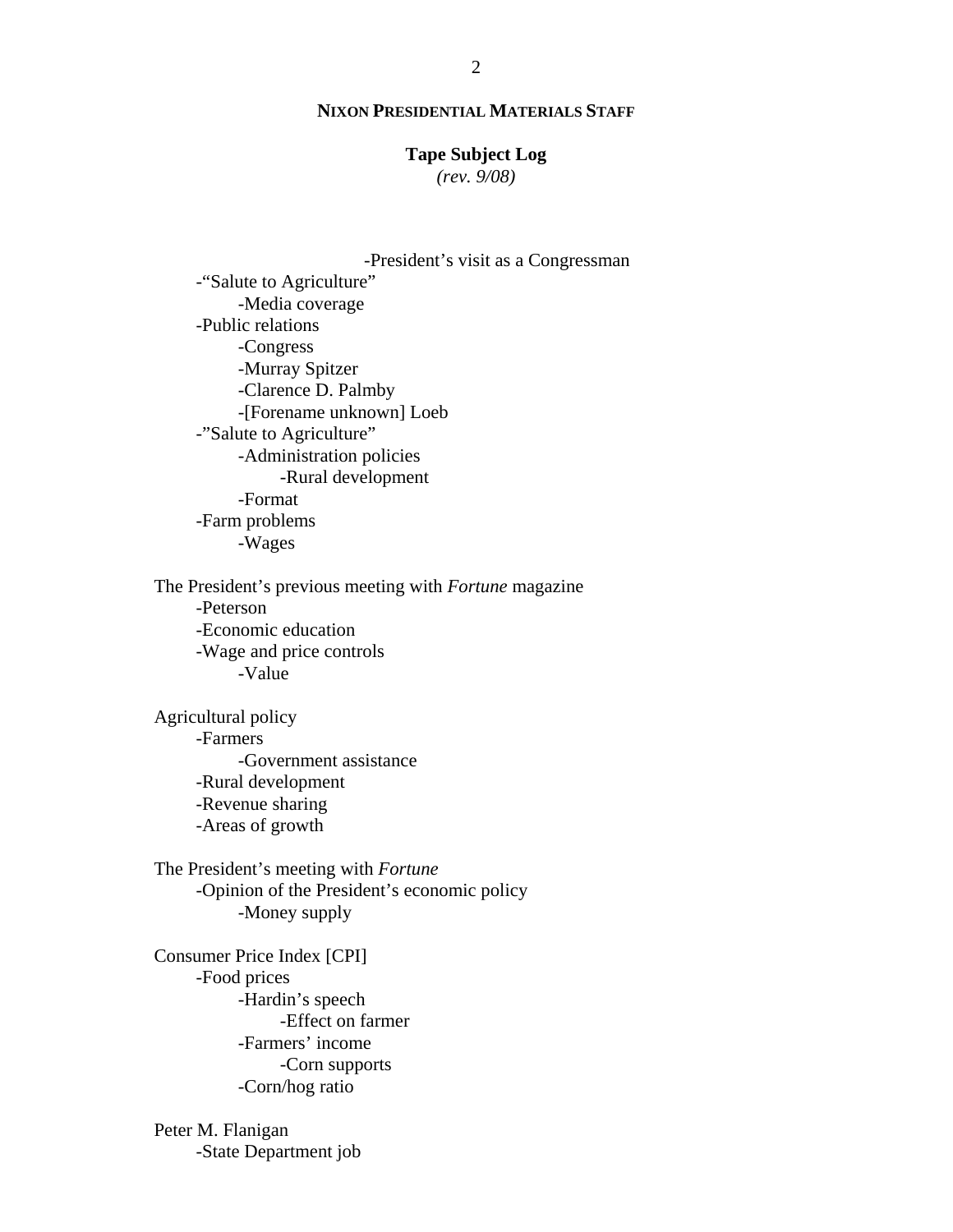# **Tape Subject Log**

*(rev. 9/08)*

-William P. Rogers -Position with White House -Value

Public relations -Economic policy -Paul W. McCracken -The President's role -Knowledge -Compared to foreign policy

Conv. No. 453-1 (cont.)

Stephen B. Bull entered at an unknown time after 3:16 pm

The President's schedule -George Black, Jr. -Grandchildren -Young Republicans reception

# Bull left at an unknown time before 3:59 pm

Public relations -Manpower training and revenue sharing -Administration efforts -Vietnam veterans -Number of jobs -James D. Hodgson -Congressional testimony -Administration's policies -Effects -Funding -Supersonic Transport [SST] -Economic value to nation -Job creation -Effect on economy -Manpower training -Welfare program -Administration policies -Effects -Budget -Press conference questions -Ronald L. Ziegler -Manpower training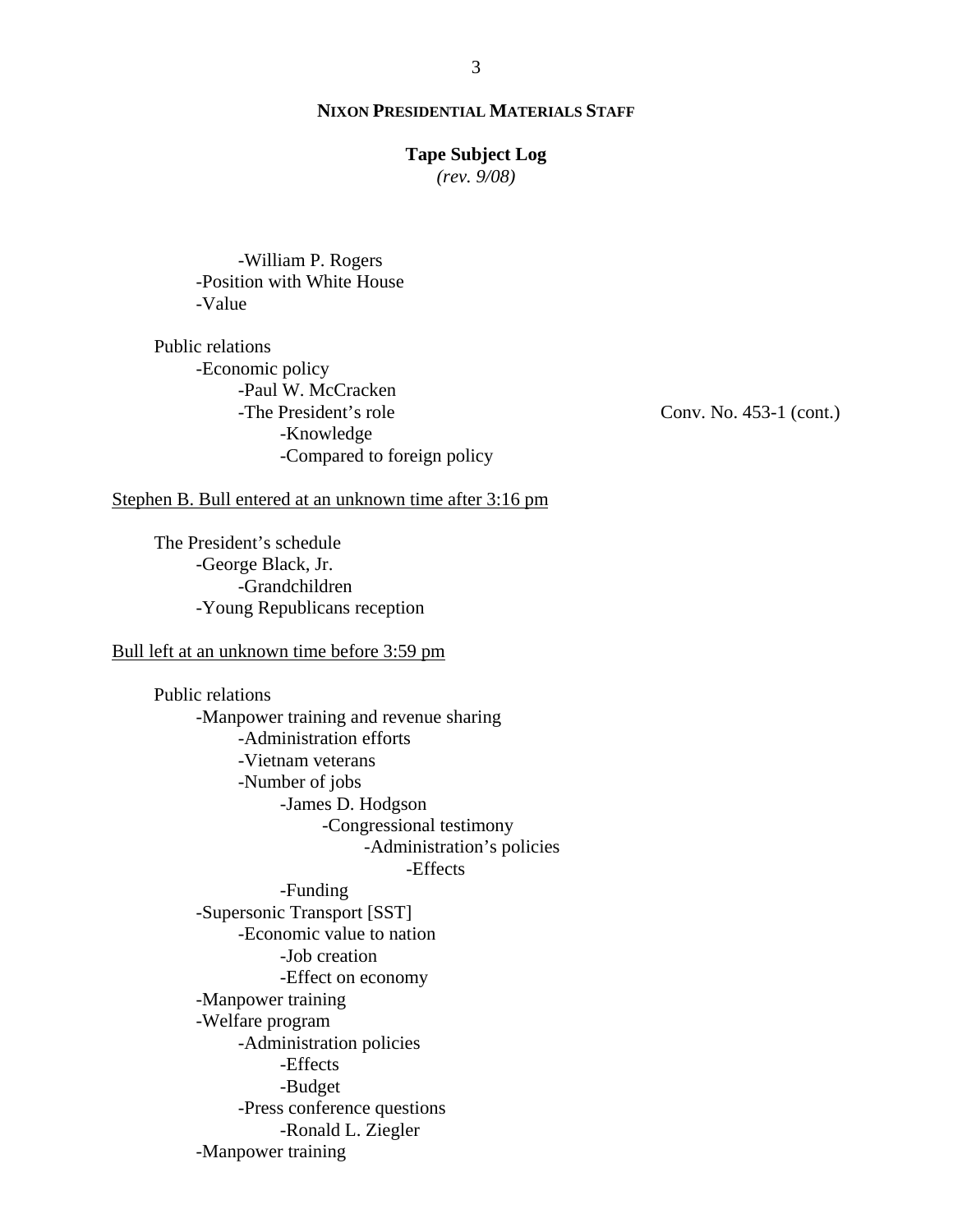# **Tape Subject Log**

*(rev. 9/08)*

-Possible White House action -Letter

Spitzer

-Value and position

Manpower training -Administration policy -Blacks -Veterans -Aid to ghettos -Rural poor -James B. ("Scotty") Reston's press story

Conv. No. 453-1 (cont.)

President's speech at [Thomas] Woodrow Wilson International Center for Scholars -Use of speech by Shultz

# An unknown man [Stephen B. Bull?] entered at an unknown time after 3:16 pm

-The President's order

#### The unknown man [Bull?] left at an unknown time before 3:59 pm

Wilson

-Wilson's speech -"Men of thought" versus "men of action" -As a politician -Portrait in Cabinet Room

Ehrlichman, *et al.* left at 3:59 pm

Conversation No. 453-2

Date: February 19, 1971 Time: Unknown between 3:59 pm and 4:00 pm Location: Oval Office

The President met with Stephen B. Bull

The President's schedule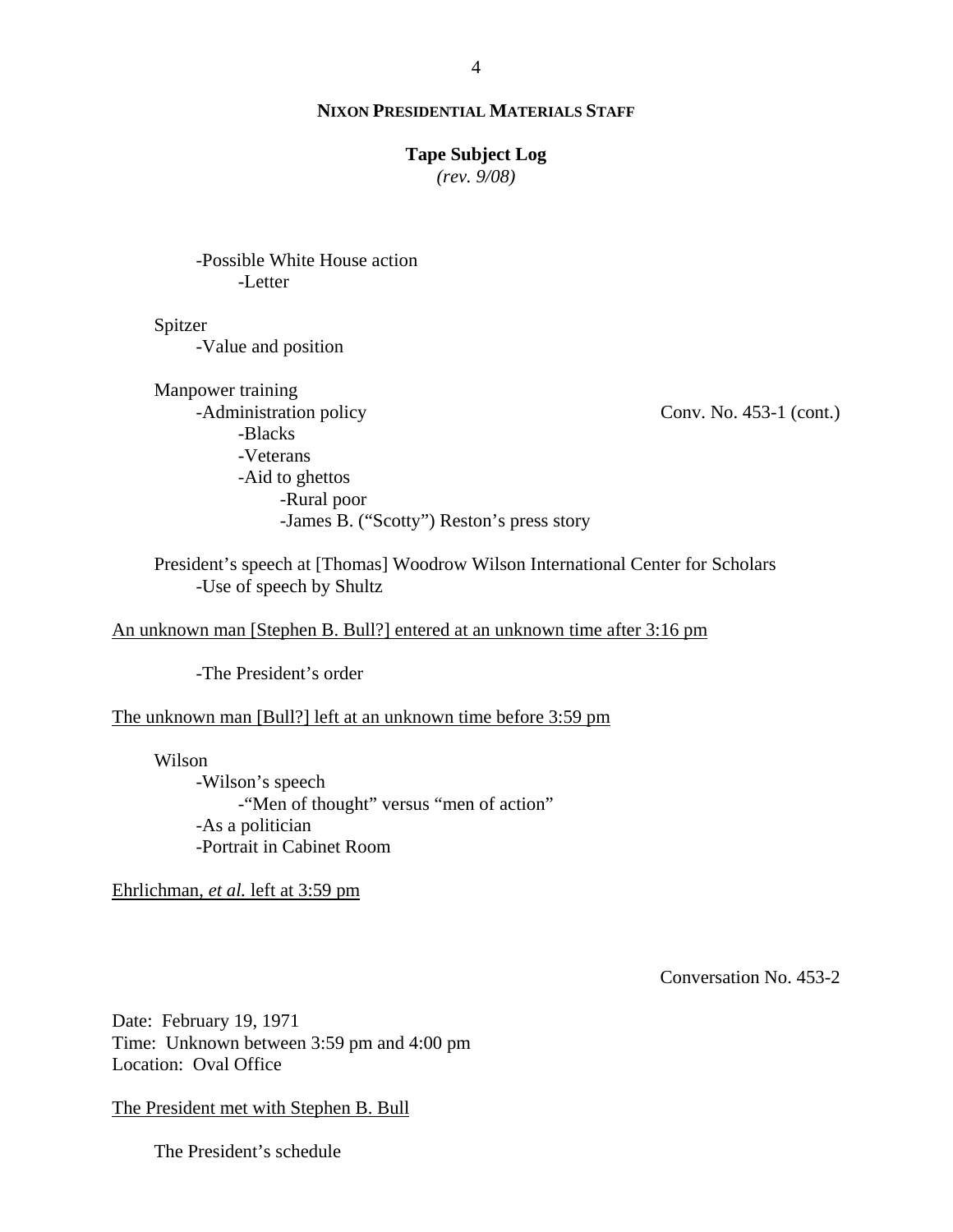# **Tape Subject Log**

*(rev. 9/08)*

-Young Republicans -Robert J. Brown's secretary

Bull left at an unknown time before 4:00 pm

Conversation No. 453-3

Date: February 19, 1971 Time: 4:00 pm - 4:05 pm Location: Oval Office

The President met with Melia Black, Pamela Southall, Orville Black, Hilary Black, Rosemary Manarin, and Betty Fountain; the White House photographer was present during the meeting

**Introductions** 

[General conversation]

Presentation of gifts

Manarin

Black, *et al.* left at 4:05 pm

Conversation No. 453-4

Date: February 19, 1971 Time: 4:06 pm - 4:11 pm Location: Oval Office

The President met with Ronald C. Romas, Linda McQuaig, Glenn Wilson, Jay Morris, Joseph Abate, and Robert C. Odle, Jr.; the White House photographer was present during the meeting

**Introductions** 

Photos -Oliver F. ("Ollie") Atkins

Young Republicans meeting -Participants